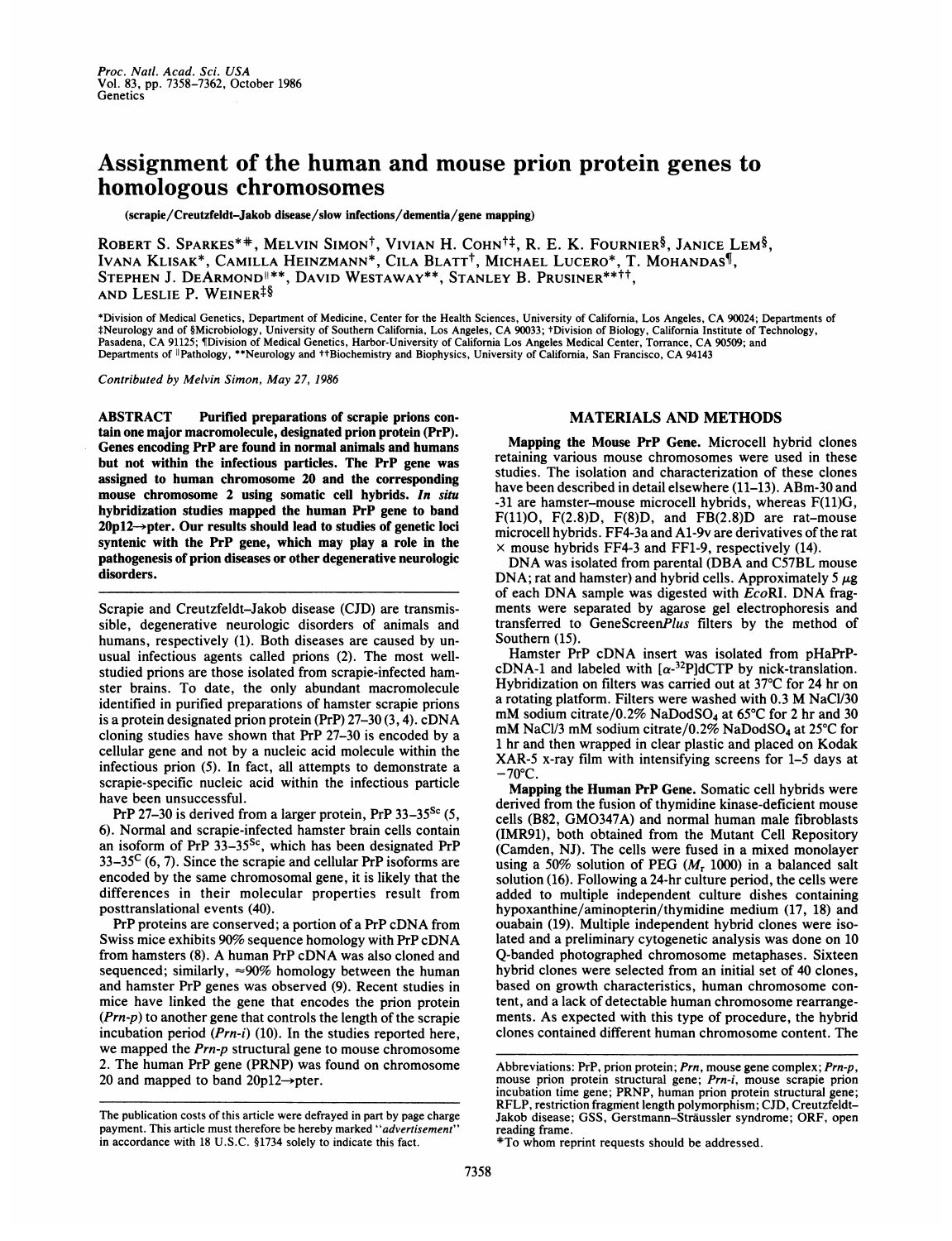clones were then grown in multiple dishes and pooled, and cell pellets were prepared for DNA extraction. From the same pooled cells of each clone, an analysis of chromosome content was made on a minimum of 30 Q-banded photographed metaphases per hybrid clone. Because these mouse-human hybrids do not retain human chromosome 9, DNA from <sup>a</sup> Chinese hamster-human hybrid clone selectively retaining 9pter->9q34 by virtue of an  $\dot{X}/9$  translocation (20) was also analyzed.

DNA from the parental cell lines and somatic cell hybrid clones was purified from isolated nuclei (20) by incubation in 10  $\mu$ M EDTA, pH 8/0.2% NaDodSO<sub>4</sub>/600  $\mu$ g of proteinase K (Sigma) per ml at  $37^{\circ}$ C for 24 hr followed by phenol extraction and ethanol precipitation.

A hamster PrP cDNA subclone derived primarily from the open reading frame (ORF) was used to detect the presence or absence of the human PRNP gene (21). The enzymes were obtained from Bethesda Research Laboratories and radiolabeled nucleotides were obtained from Amersham. The probe was radiolabeled with <sup>32</sup>P to a specific activity of  $\approx$  1  $\times$  10<sup>9</sup>  $\text{cpm}/\mu\text{g}$  by oligolabeling (22). Genomic DNAs from the parental cell lines and the hybrid clones were digested with the restriction endonuclease HindIII (8 units/ $\mu$ g). Approximately 10  $\mu$ g of DNA from each sample was electrophoresed through <sup>a</sup> 1.2% agarose gel in TAE (40 mM Tris acetate/1 mM EDTA, pH 7.4) buffer and transferred by blotting to nylon (Schleicher & Schuell) by the method of Southern (15). Hybridization was performed in 1% bovine serum albumin/ 0.5 M sodium phosphate, pH 7.0/1 mM EDTA/7% NaDod- $SO_4/250 \mu$ g of denatured salmon sperm DNA per ml for 16 hr at 65°C with shaking. The filter was then washed twice, first in 0.3 M NaCl/30 mM sodium citrate/0.1% NaDodSO<sub>4</sub> and then in 15 mM NaCl/1.5 mM sodium citrate/0.1% NaDodSO4, each time for 20 min at 65°C. The filter was dried briefly and exposed to Kodak XAR-5 x-ray film.

In Situ Hybridization of the Human PrP Gene. The in situ hybridization studies used the hamster PrP cDNA subclone probe labeled with 3H-labeled deoxynucleotides to a specific activity of  $\approx 5 \times 10^7$  cpm/ $\mu$ g. *In situ* hybridization to normal chromosomes followed the method of Harper and Saunders (23) as modified by Zabel et al. (24). Slides were exposed for 7 days and silver grains on or touching chromosomes were scored.

## **RESULTS**

Hybrids retaining substantial numbers of mouse chromosomes were screened for retention of murine Prn-p gene sequences. The rat-mouse hybrids FF43a, A1-9v, F(11)G, and F(11)O, which collectively retain 14 (of 20) different mouse chromosomes (Table 1), were found to contain only

rat-specific PrP sequences. In contrast, the hamster-mouse hybrids ABm-30 and ABm-31 were found to contain hamsterand mouse-specific PrP DNA fragments. The only murine chromosome present in both hamster-mouse hybrid clones but absent from the rat-mouse hybrids is mouse chromosome 2. To confirm that mouse chromosome 2 carries the murine Prn-p gene, monochromosomal microcell hybrids were used.

Microcell hybrid F(2.8)D is a rat-mouse hybrid that contains a Robertsonian translocation (centric fusion) between mouse chromosomes <sup>2</sup> and 8. No other murine chromosomes have been retained in this clonal line (Table 1). The RB(2.8) translocation was maintained in the hybrid population by direct selection for the chromosome 8-encoded APRT<sup>-</sup> phenotype (25). F(2.8)D contains rat- and mouse-specific PrP gene sequences; FB(2.8)D is a multiclonal population of APRT- cells derived from F(2.8)D by back-selection in medium containing 2,6-diaminopurine. The FB(2.8)D population had uniformly segregated the mouse Rb(2.8) translocation chromosome (Table 1) and no longer retains murine Prn-p gene sequences. To confirm that Prn-p segregates with chromosome 2, DNA from hybrid clone F(8)D was examined. This monochromosomal microcell hybrid, which retains only mouse chromosome 8, does not contain Prn-p. From these studies, we conclude that Prn-p can be assigned to mouse chromosome 2.

Southern blots of mouse and human DNA as well as DNA derived from 17 mouse-human hybrid clones were probed with <sup>a</sup> PrP cDNA derived primarily from the hamster PrP gene ORF (21). A 14-kilobase human band was found in three of four hybrid DNAs restricted with HindIII. Table <sup>2</sup> shows that chromosome 20 is the only human chromosome that shows no discordancies between the presence or absence of the chromosome and the hybridizing human band, whereas all of the other chromosomes had four or more discordancies. Analysis of a single Chinese hamster-human hybrid clone selectively retaining most of human chromosome 9 was negative for the presence of the PrP sequence. These results allow the assignment of the gene locus PRNP to human chromosome 20.

Fig. 1 Upper shows the histogram of the *in situ* hybridization studies, which confirms the assignment of the PRNP to chromosome 20. Fig. <sup>1</sup> Lower shows the distribution of the grains on chromosome 20 in more detail and maps PRNP to  $20p12 \rightarrow$ pter.

## DISCUSSION

Although the complete molecular structure of the scrapie agent or prion remains to be established, considerable evidence indicates that PrP 27-30 is required for, and inseparable from, scrapie infectivity. Moreover, recent studies with

Table 1. Segregation of the PrP gene with mouse chromosomes in hamster-mouse and rat-mouse microcell hybrids

|                 | Mouse chromosome retained (fraction of cells) |        |  |               |                  |             |                          |             |                 |                   |                          |                          |                          |                              |                          |      |               |    |      |                  |                 |
|-----------------|-----------------------------------------------|--------|--|---------------|------------------|-------------|--------------------------|-------------|-----------------|-------------------|--------------------------|--------------------------|--------------------------|------------------------------|--------------------------|------|---------------|----|------|------------------|-----------------|
| Hybrid<br>clone | $\mathcal{L}$                                 | 3<br>4 |  | -6            |                  |             | 8                        | 9           | 10              | -11               |                          | -13                      | 14<br>15                 |                              | 16                       | 17   | 18            | 19 | X    | No. of<br>cells* | $PrP^{\dagger}$ |
| $FF4-3a$        |                                               |        |  |               |                  |             | $-0.47$                  | $0.47$ 0.33 |                 |                   |                          |                          |                          | $-$ 0.47 0.40 0.53 0.67 0.27 |                          |      | $-$ 0.60 0.40 |    | 0.67 | 15               |                 |
| $A1-9v$         |                                               |        |  |               |                  |             | $0.58$ 0.58              | 0.95        |                 |                   |                          |                          |                          |                              |                          |      |               |    |      | 19               |                 |
| F(11)G          |                                               |        |  |               | 0.66             |             |                          |             |                 | $0.86^{\ddagger}$ | $\overline{\phantom{0}}$ |                          | $0.71$ 0.79 0.83         |                              |                          |      |               |    |      | 24               |                 |
| F(11)O          |                                               |        |  |               |                  |             | - - - - - - - - -        |             |                 | $0.80^{\ddagger}$ |                          | $-0.74$                  | $\overline{\phantom{m}}$ | 0.50                         |                          |      |               |    |      | 24               |                 |
| $ABm-30$        | $-0.90^{\ddagger}$                            |        |  | المسامس السوا |                  | $0.56$ 0.38 | $\overline{\phantom{0}}$ | $0.46$ 0.31 |                 | $-$               | 0.51                     | $\overline{\phantom{a}}$ | $\overline{\phantom{a}}$ | $0.31$ $0.51$                |                          |      |               |    |      | 39               | $\ddot{}$       |
| $ABm-31$        | $-0.95^{\ddagger}$                            |        |  |               | $0.40\quad 0.51$ |             |                          | $-0.59$     | $\qquad \qquad$ | $\frac{1}{2}$     | 0.65                     |                          |                          | $-$ 0.43 0.27                | $\overline{\phantom{0}}$ | 0.73 |               |    |      | 37               | $\ddot{}$       |
| F(2.8)D         | $-0.93^{\ddagger}$                            |        |  |               |                  |             | $0.93^{\ddagger}$        |             |                 |                   |                          |                          |                          |                              |                          |      |               |    |      | 21               | $\div$          |
| FB(2.8)D        |                                               |        |  |               |                  |             |                          |             |                 |                   |                          |                          |                          |                              |                          |      |               |    |      | 24               |                 |
| F(8)D           |                                               |        |  |               |                  |             | $1.00^{\ddagger}$        |             |                 |                   |                          |                          |                          |                              |                          |      |               |    |      | 19               |                 |

\*Number of cells karotyped.

tHomologous sequences.

tChromosome selectively retained.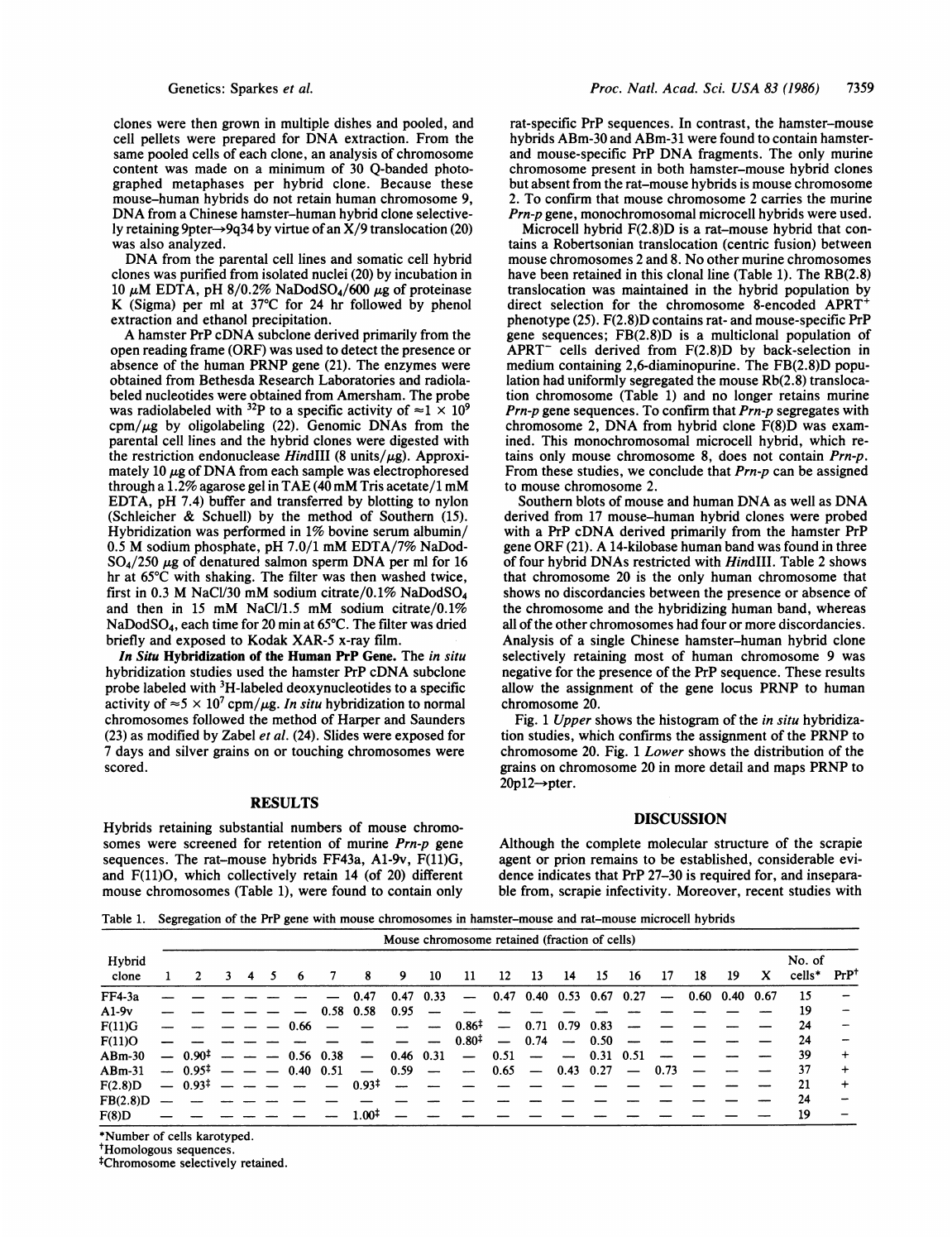Table 2. Segregation of the PrP gene with human chromosomes in mouse-human cell hybrids

| Hybrid                          |           |           |           |           |                 |           |           |           |           |        |    |           | Human chromosome <sup>+</sup> |           |           |               |      |           |           |           |                  |           |           |          |           |
|---------------------------------|-----------|-----------|-----------|-----------|-----------------|-----------|-----------|-----------|-----------|--------|----|-----------|-------------------------------|-----------|-----------|---------------|------|-----------|-----------|-----------|------------------|-----------|-----------|----------|-----------|
| clone                           | $PrP*$    |           | 2         | 3         | 4               | 5         | 6         |           | 8         | 9      | 10 | 11        | 12                            | 13        | 14        | 15            | 16   | 17        | 18        | 19        | 20               | 21        | 22        | X        | Y         |
| $84 - 2$                        | $\ddot{}$ | $\ddot{}$ |           |           |                 |           | $\ddot{}$ |           |           |        |    | $\ddot{}$ | $\ddot{}$                     |           |           | +             |      |           | $\ddot{}$ | ┿         | $+$              |           |           |          |           |
| $84-3$                          | $\ddot{}$ | $^{+}$    | $^{+}$    | $\ddot{}$ | $\,^+$          |           | $\ddot{}$ | $\,{}^+$  | $\ddot{}$ |        |    |           |                               | $\ddot{}$ | $\,{}^+$  | +             |      | $\ddag$   | $+$       | $\ddot{}$ | $\boldsymbol{+}$ |           |           |          |           |
| 84-4                            | $+$       | $^{+}$    | $\ddot{}$ | +         | $\,{}^+$        |           |           | $\ddot{}$ |           |        |    |           |                               | $\ddot{}$ | $\ddot{}$ | +             |      |           | $\ddot{}$ | $\ddot{}$ | $\ddot{}$        |           |           |          |           |
| 84-7                            | $\div$    |           |           |           | $\,{}^+$        |           | $\ddot{}$ | $\,^+$    | $\,{}^+$  |        |    | $^{+}$    | $\ddag$                       |           |           |               |      |           |           |           | +                |           |           |          |           |
| 84-13                           | $\ddot{}$ |           |           |           |                 |           |           |           |           |        |    |           | $\ddot{}$                     | $\ddot{}$ |           |               |      |           |           |           | $+$              | +         |           |          |           |
| 84-20                           | $\ddot{}$ | -         | $(+)$     | +         | $\ddot{}$       | +         |           |           | $\,{}^+$  |        |    | $(+)$     | $(+)$                         | $\ddot{}$ | +         |               |      | $\ddag$   | $\div$    |           | $\ddot{}$        | $\ddot{}$ | $\ddot{}$ | $^{(+)}$ |           |
| 84-21                           | $+$       |           |           |           |                 |           |           |           |           |        |    |           | $\ddot{}$                     |           |           |               |      |           |           |           | $\,^+$           | $\,^+$    |           |          | $^{(+)}$  |
| 84-26                           | $\ddot{}$ | $\ddot{}$ |           |           | $^{\mathrm{+}}$ | $\ddot{}$ | $\ddot{}$ |           | $\,^+$    | -      |    | —         | $\ddot{}$                     | $\ddot{}$ | +         | ┿             | $^+$ | +         | $\ddag$   | $\ddot{}$ | $\ddot{}$        | $\div$    | +         |          | $\ddot{}$ |
| 84-27                           | $^{+}$    |           |           |           |                 |           |           |           |           |        |    | $\ddot{}$ | $+$                           |           |           |               |      |           |           |           | $\,{}^+$         |           |           |          |           |
| 84-30                           | $^{+}$    |           |           | $\ddot{}$ | $\ddot{}$       | $(+)$     |           |           |           |        |    | -         | $^{(+)}$                      | $\ddot{}$ |           |               |      | $\bm{+}$  |           |           | $(+)$            |           |           |          |           |
| 84-34                           | $\ddot{}$ |           |           |           |                 |           |           |           | +         |        | ┿  | $\ddot{}$ |                               |           |           |               |      | $\ddot{}$ | -         | $(+)$     | $\ddot{}$        |           | $\,{}^+$  |          |           |
| 84-37                           | $\ddot{}$ |           |           |           |                 | $\ddot{}$ | $\ddot{}$ | $\,{}^+$  | $^{(+)}$  |        |    | $\ddot{}$ | $\ddot{}$                     |           |           |               |      |           |           |           | $\ddot{}$        | $\div$    | +         |          |           |
| 84-38                           | $^{+}$    | $\ddot{}$ |           | +         | $\ddot{}$       | $(+)$     | $\ddot{}$ |           | +         |        |    |           | $\ddot{}$                     | $\ddot{}$ | $\,{}^+$  |               |      | $\,{}^+$  | $\div$    | $\ddot{}$ | $^{(+)}$         | --        | $\,{}^+$  |          |           |
| $84 - 5$                        |           |           |           |           |                 |           |           |           | +         |        |    |           |                               | $(+)$     | $^{+}$    |               |      |           |           | +         |                  | $\,{}^+$  | $\div$    |          | $\ddot{}$ |
| 84-25                           |           |           |           |           |                 | +         | ┿         |           | $\,{}^+$  | -      |    | $\,{}^+$  | $(+)$                         |           |           |               |      |           |           |           |                  |           |           |          |           |
| 84-35                           |           |           |           |           |                 |           |           | $\ddot{}$ | $\ddot{}$ |        |    |           |                               |           |           |               |      |           |           |           |                  |           |           |          |           |
| 84-39                           |           |           |           |           |                 |           |           |           |           |        |    |           |                               |           |           |               |      |           |           |           |                  |           |           |          |           |
| No. of<br>discordant<br>hybrids |           | 8         | 9         | 8         | 5               | 8         | 5         | 5.        | 7         | 13     | 6  | 8         | 5                             | 7         | 4         | 9             | 10   | 4         | 5         | 8         | $\mathbf{0}$     | 8         |           | 13       | 12        |
|                                 |           |           |           |           |                 |           |           |           | .         | $\sim$ |    | .         |                               |           |           | $\sim$ $\sim$ |      |           |           | .         |                  |           |           |          |           |

\*+ indicates presence of the PrP sequences in the hybrid clone determined by the presence of the human band; - indicates absence of the gene.  $^+$ + indicates presence of the human chromosome in  $>$ 30% of metaphases analyzed; (+) indicates presence of the chromosome in 10-30% of metaphases analyzed; - indicates absence of the human chromosome.

inbred mice have shown that the gene  $(Prn-p)$  encoding the prion protein is linked to a locus (Prn-i) controlling the scrapie incubation time (10). Whether Prn-p and Prn-i are identical or separate genes remains to be established. Most strains of inbred mice have been shown to have scrapie incubation periods ranging from 100 to 150 days after intracerebral inoculation with  $10^6$  ID<sub>50</sub> units of murine prions. However, using the same dosage of inoculum, I/LnJ mice have incubation periods ranging from 200 to 300 days (26). Using hamster and mouse PrP cDNA ORF probes (21), <sup>a</sup> restriction fragment length polymorphism (RFLP) between short-incubation inbred strains and I/LnJ long-incubation mice was found. This RFLP was designated  $Prn-p^a$  in short-incubation period mice and  $Prn-p<sup>b</sup>$  in long-incubation period I/LnJ mice. In genetic crosses, the  $Prn-p^b$  RFLP was found to segregate with long scrapie incubation periods (10).

In view of the findings described above, it is perhaps not surprising that attempts to map the Prn-p gene using RFLPs in DNA derived from recombinant inbred (RI) strains of mice were unsuccessful. Genomic DNA from RI strains  $A/Jax \times$ C57BL and C57BL  $\times$  DBA digested with 22 different restriction enzymes (EcoRI, EcoRV, HindIII, Msp I, Pst I, BamHI, Xba I, Kpn I, Pvu II; Taq I, Sst I, Bgl I, Bgl II, Xma I, Cla I, Hae II, Acc I, Hde I, Sph I, Stu I, Mvi I, Nru I) failed to exhibit polymorphisms. C57BL and DBA mice have relatively short scrapie incubation periods ranging between 100 and 150 days (26) and show the  $Prn-p^a$  RFLP (10). (No data on the scrapie incubation times or Prn-p RFLP in A/Jax mice are available.) The use of somatic cell hybrids for gene mapping circumvented this problem as the parasexual mapping approach depends upon inter- rather than intraspecific polymorphisms.

The experiments reported here demonstrate the PrP cDNA hybridizes to a unique sequence  $(Prn-p)$  in the murine genome, a sequence that resides on mouse chromosome 2. This assignment is based on the concordant presence of a murine-specific RFLP mouse chromosome <sup>2</sup> containing microcell hybrids (ABm-30 and -31) and its absence in clones containing a variety of other mouse chromosomes (Table 1). The assignment was confirmed by showing the presence of PrP homologous sequences in a monochromosomal microcell hybrid retaining only mouse chromosomes 2 and 8 [as a Rb(2.8) translocation] and their absence in back-selectants that had segregated Rb(2.8) or in hybrid cells retaining mouse chromosome 8 alone.

The somatic cell hybrid (Table 2) and the *in situ* hybridization studies (Fig. <sup>1</sup> Upper) map the PrP gene (PRNP) to human chromosome 20. The in situ hybridization studies regionally map PRNP to band  $20p12 \rightarrow$ pter. At the present time, only a few other genes have been assigned to the short arm of chromosome 20 (27): inosine triphosphatase; a chromosome fragile site to p11.23; and two anonymous DNA segments (D20S5 to p12; D20S6 to p). Therefore, the PrP cDNA probe should be useful for further mapping and linkage studies of the short arm of chromosome 20.

There is an indication that parts of human chromosome 20 and mouse chromosome 2 are homologous (27). More specifically, the mouse equivalent of the inosine triphosphatase gene (on human 20p) is found on mouse chromosome 2 (28), as are adenosine deaminase (29-32) and Src 1 (33, 34). Thus, the results of our comparative mapping studies of the PrP gene in mice and humans provide evidence for a syntenic group containing the genes for inosine triphosphatase, adenosine deaminase, Src, and PrP.

The studies reported here suggest that attempts to link genes on chromosome 20 with the development of human degenerative neurologic diseases may be useful. Of interest are studies on human families with two prion diseases, CJD and Gerstmann-Straussler syndrome (GSS) (35, 36). In addition, families in which multiple cases of CJD and Alzheimer disease are found in the same kindred should be investigated (37). GSS and CJD generally occur during the fifth and sixth decades of life, respectively, whereas Alzheimer disease exhibits an age-dependent incidence beginning with the seventh decade of life (35, 36). It will be of interest to learn whether or not there exists a human gene homologous to mouse Prn-i that controls the scrapie incubation times (10).

Although some investigators continue to suggest that the causative agents or prions of scrapie, CJD, and GSS are viruses (38, 39), the results presented here and elsewhere argue against that contention. The invariance of restriction sites flanking the Prn-p gene and the homologous mapping of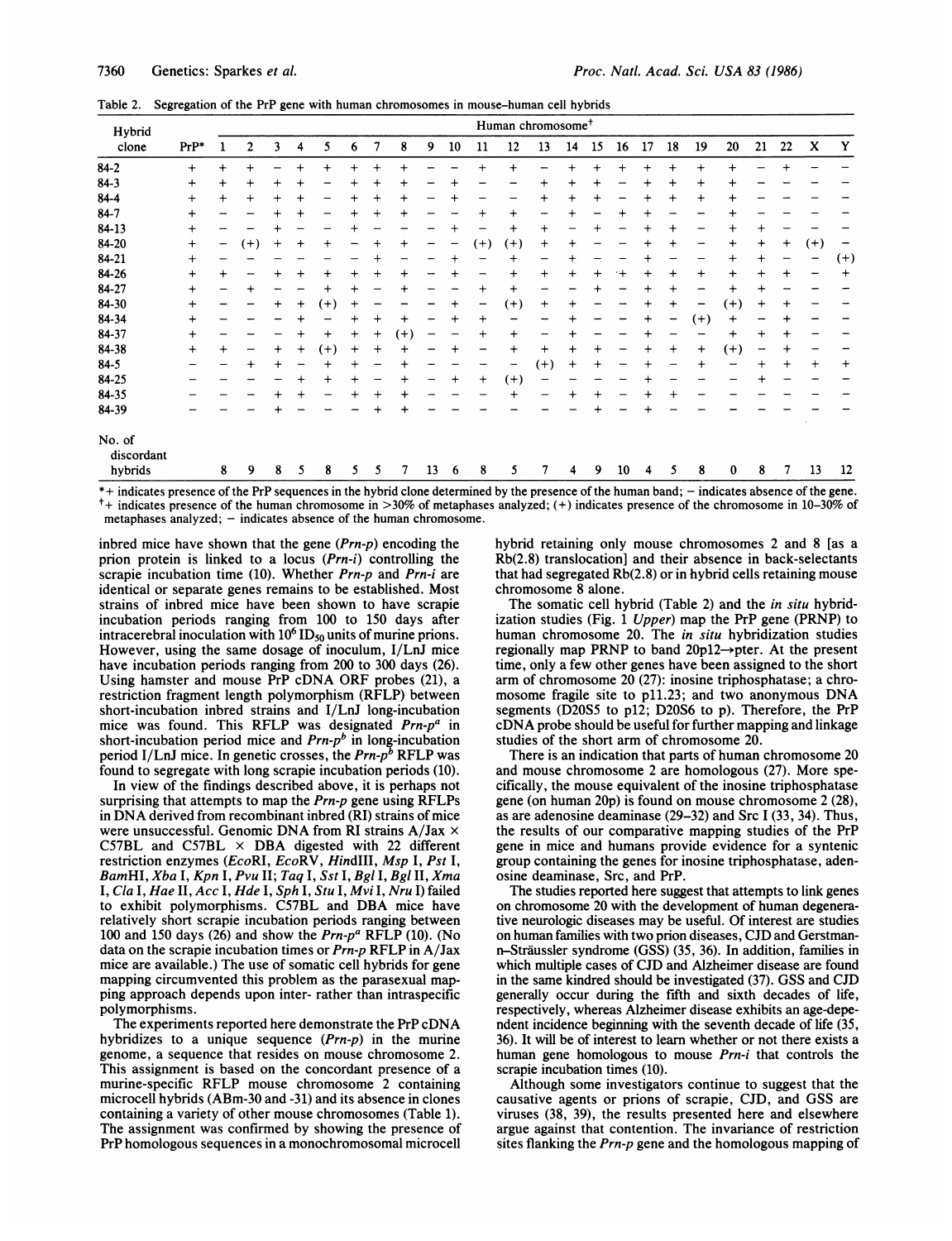

FIG. 1. (Upper) In situ distribution of silver grains on all of the human chromosomes. The major hybridization is over the short arm of chromosome 20. (Lower) In situ distribution of silver grains on human chromosome 20. The major concentration of grains is on p12 $\rightarrow$ pter, indicating this is the site of the prion gene. These results are from 60 cells examined.

PrP genes in mice and humans are inconsistent with random chromosomal insertion of a viral sequence. Furthermore, the occurrence of PrP DNA sequences in humans, mice, hamsters, rats, goats, sheep, dogs, cats, and possibly invertebrates (5, 21) would demand that a putative scrapie virus have an extremely broad host range. Instead, the homologous chromosome localization of PrP genes as well as the sequence conservation of these genes argue that a cellular gene encoding a PrP protein existed in a common ancestor of mice and humans-i.e., prior to the speciation of mammals.

L.P.W. was supported by the Joseph Drown Foundation and John Douglas French Foundation for Alzheimer's Disease. V.H.C. was supported by a research grant from the National Institutes of Health (T32 NS07149). R.E.K.F. was supported by a research grant from the National Institutes of Health (GM26449) and is a recipient of the American Cancer Society Research Award. S.B.P. and S.J.D. were supported by research grants from the National Institutes of Health (NS22786, AG02132, and NS14069) as well as by gifts from R. J. Reynolds Industries, Inc., Sherman Fairchild Foundation, and the John Douglas French Foundation for Alzheimer's Disease.

- 1. Gajdusek, D. C. (1977) Science 197, 943-960.
- 2. Prusiner, S. B. (1982) Science 216, 136-144.
- 3. McKinley, M. P., Bolton, D. C. & Prusiner, S. B. (1983) Cell 35, 57-62.
- 4. Prusiner, S. B., Groth, D. F., Bolton, D. C., Kent, S. B. & Hood, L. E. (1984) Cell 38, 127-134.
- 5. Oesch, B., Westaway, D., Walchli, M., McKinley, M. P., Kent, S. B. H., Aebersold, R., Barry, R. A., Tempst, P., Teplow, D. B., Hood, L. E., Prusiner, S. B. & Weissmann, C. (1985) Cell 40, 735-746.
- 6. Barry, R. A. & Prusiner, S. B. (1986) J. Infect. Dis., in press.
- 7. Meyer, R. K., McKinley, M. P., Bowman, K. A., Barry, R. A. & Prusiner, S. B. (1986) Proc. Natl. Acad. Sci. USA 83, 2310-2314.
- 8. Chesebro, B., Race, R., Wehrly, K., Nishio, J., Bloom, M., Lechner, D., Bergstrom, S., Robbins, K., Mayer, L., Keith, J. M., Garon, C. & Haase, A. (1985) Nature (London) 315, 331-335.
- 9. Kretzschmar, H. A., Stowring, L. E., Westaway, D., Stubblebine, W. H., Prusiner, S. B. & DeArmond, S. J. (1986) DNA 5, 315-324.
- 10. Carlson, G. A., Kingsbury, D. T., Goodman, P., Coleman, S.,